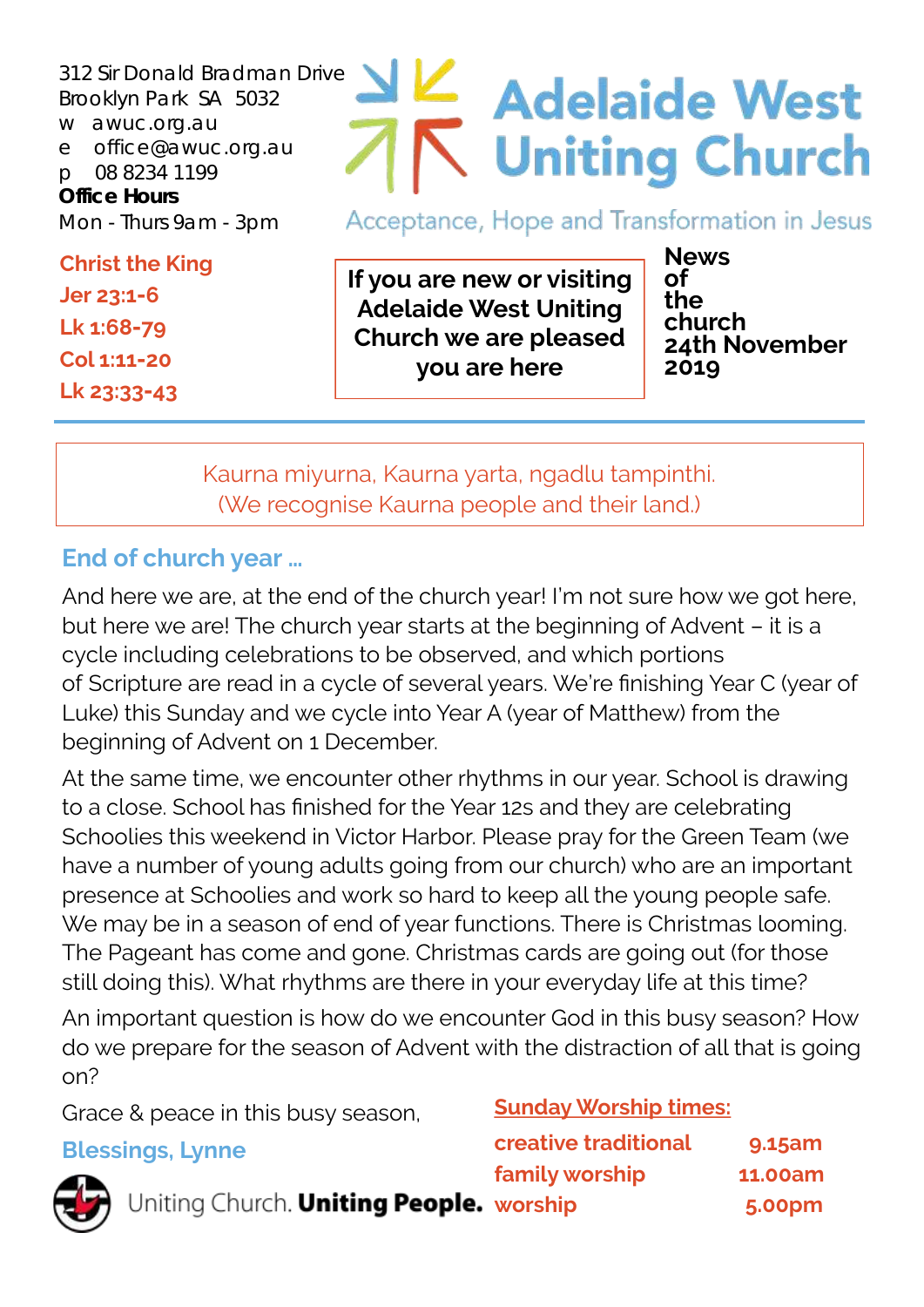

Today in our Seahorse (3-4 year olds) room we are starting to talk about Christmas, as in our Mussels (5-  $\blacksquare$  6 year olds), Dolphins (7 - 10ish year olds) and Orcas 10ish to year 6) we will also start looking at Christmas.

We are really looking forward to our "Celebration service" that will be the 11am service on the 8th December.

**Blessings, Lorraine, Children and Family Pastor**

#### **Synod Meeting**

- New Moderator, Bronte Wilson, was installed.
- Proposal encouraging congregations to establish community meals was passed.
- Proposal to support banning the use of spit hoods in all places of detention in SA was passed.
- Proposal to encourage congregations to support young people suffering with mental health issues due to climate change was passed.
- Proposal to stand in covenantal solidarity with UAICC to oppose nuclear waste facilities in SA was passed.
- Proposals to commend the 2017 Uluru Statement from the Heart to congregations and to provide materials to congregations regarding sovereignty were passed.
- Two new geographic Presbyteries were formed (Presbyteries A & B AWUC is in Presbytery B).
- SA Congress was encouraged to work towards becoming a second non geographic Presbytery.
- Proposal to include Creation Care in next Synod Strategic Plan was passed.
- Mission and Service Fund Budget 2020 was approved.
- Simon Story was elected to the Synod Standing Committee.
- Lynne Aird was elected to the Presbytery B Standing Committee and appointed to the Business Committee.
- Phil Carr was re-appointed to the Committee for Counselling
- Bindy Taylor was appointed to the Mission and Leadership Development Board.
- KCO 2020 launched (21-22 March).
- Retiring ministers, ministers with 50 years of ordination and lay preachers with long service to the church were recognised.

If you have any questions, please contact any of the Synod members - Lynton Willcocks, Ruth Harbinson-Gresham, Alex Harris, Simon Story, Lorraine Schroder, or Lynne Aird.

#### **Frontier Services Work Parties 2020**

Trevor Story has dates and details of the Frontier Services Work Parties planed for 2020. There are four dates throughout the year. First one is 25th - 31st March to Mt Searle Station- Nepabunna. Approx 330 km north east of Pt Augusta. Jobs will include, painting, plumbing, electrical, garden and general repairs and maintenance. Please see Trev if you are interested in going on a work party trip.



For youth in years 7-12 Fridays in term time, 6.30pm – 9.30pm @ church Shared tea \$5

EY Sunday is every Sunday during the 11am

service, except for the first Sunday in the month – for years 7 to 9. Questions/comments – contact Lynne 0439 600 220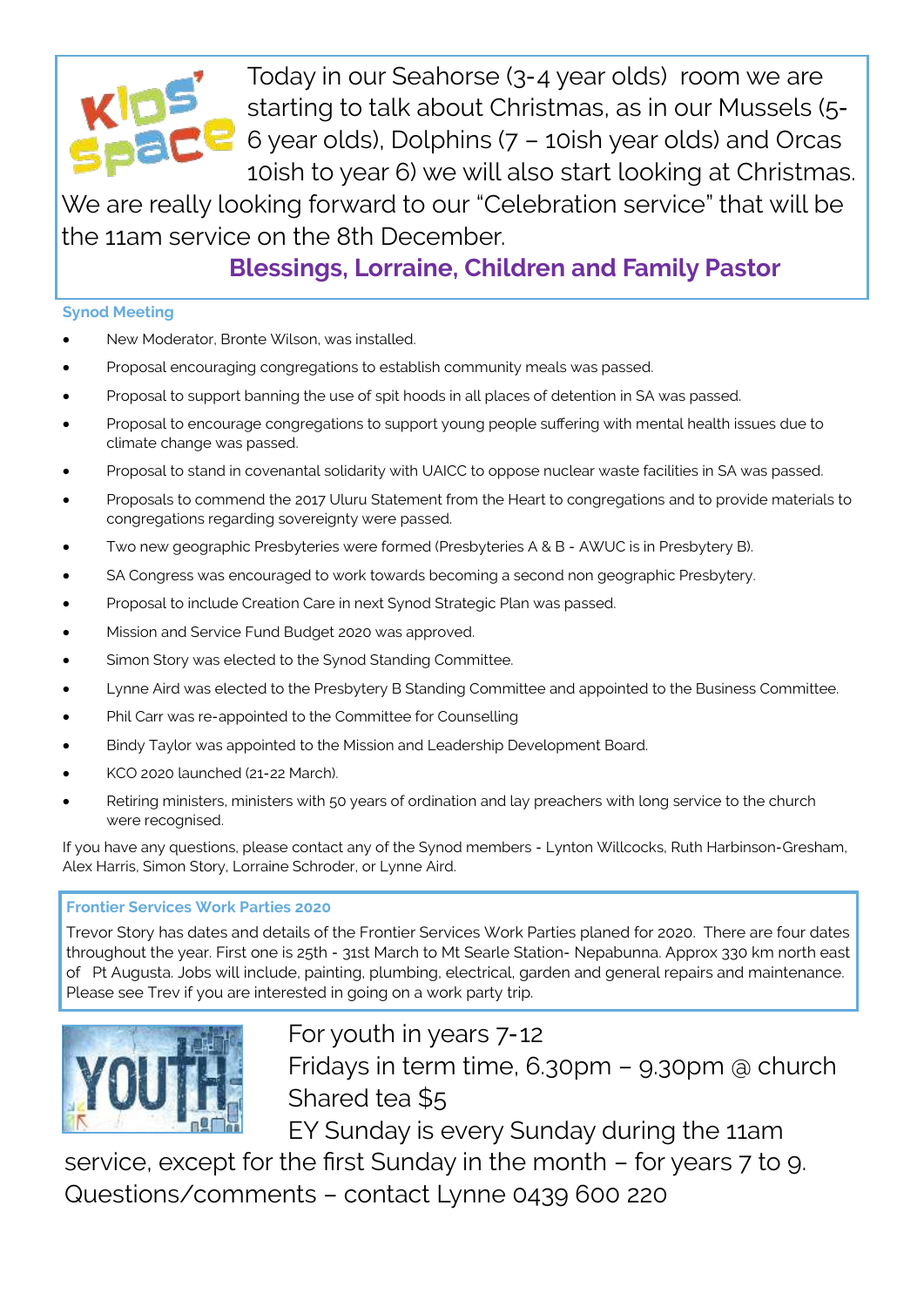| <b>Upcoming events</b> |                                       |
|------------------------|---------------------------------------|
| 30 Nov, 11am-3pm       | Back to Bethlehem, Mellor Park        |
| 1 Dec, 1.30pm          | Congregation meeting                  |
| <b>8 Dec, 11am</b>     | Kids' Space Celebration service       |
| <b>15 Dec 2.00pm</b>   | Adelaide West Men's Choir             |
| 18 Dec, 7.30pm         | Christmas Carol Festival, Mellor Park |

#### **Christmas brunch**

A couple of people have shown interest in being a part of a team to provide Christmas brunch on Christmas day for anyone who doesn't have family or is on their own - but we would need more to do this well. If you are interested, contact Lynne asap. If people aren't available for this year, it's a thought for next year.

Thank you to all who serve by making barista coffee - for services, mainly music and events. Thanks to Trevor for making the new coffee cart - it looks amazing! Your ministry and care is greatly appreciated. #togetherweserve

#### **Bushfire assistance**

Kellie Stuart (11am service) is collecting supplies for animals and people affected in the fire for Wildlife Rockhamption - Rescue, Rehabilitation & Release who will then distribute to groups in those areas. They are looking for toiletries, first aid kits, blankets, towels, bowls, pet items, pet food and medical supplies. Supplies can be dropped off to the church.

# **Save the date!**

| <b>PRAYER POINTS</b> |                                                           |  |  |
|----------------------|-----------------------------------------------------------|--|--|
| <b>MON</b>           | Men's Choir - preparing for<br>concert on 15 Dec          |  |  |
| <b>TUES</b>          | Christmas seminars in local<br>primary schools            |  |  |
| WED                  | Nursing home services & team                              |  |  |
| THU                  | mainly music                                              |  |  |
| <b>FRI</b>           | Friday Youth                                              |  |  |
| SAT                  | Back to Bethlehem at Mellor<br>Reserve                    |  |  |
| <b>SUN</b>           | Sunday services (3), Kids' Space,<br>Congregation meeting |  |  |

AW Men's Choir will present **Sunday 15th 2.00pm** " Behind the Christmas Story". A retiring offering will be collected to support a school in Cambodia for displaced Vietnamese children. Stay for Devonshire tea after.

#### **From Lesley Ashman**

To all who gave me moral and practical support during recovery from my recent accident; it was much appreciated . Thank you, I am recovering well and will soon be back.

Love and God's Blessings to All